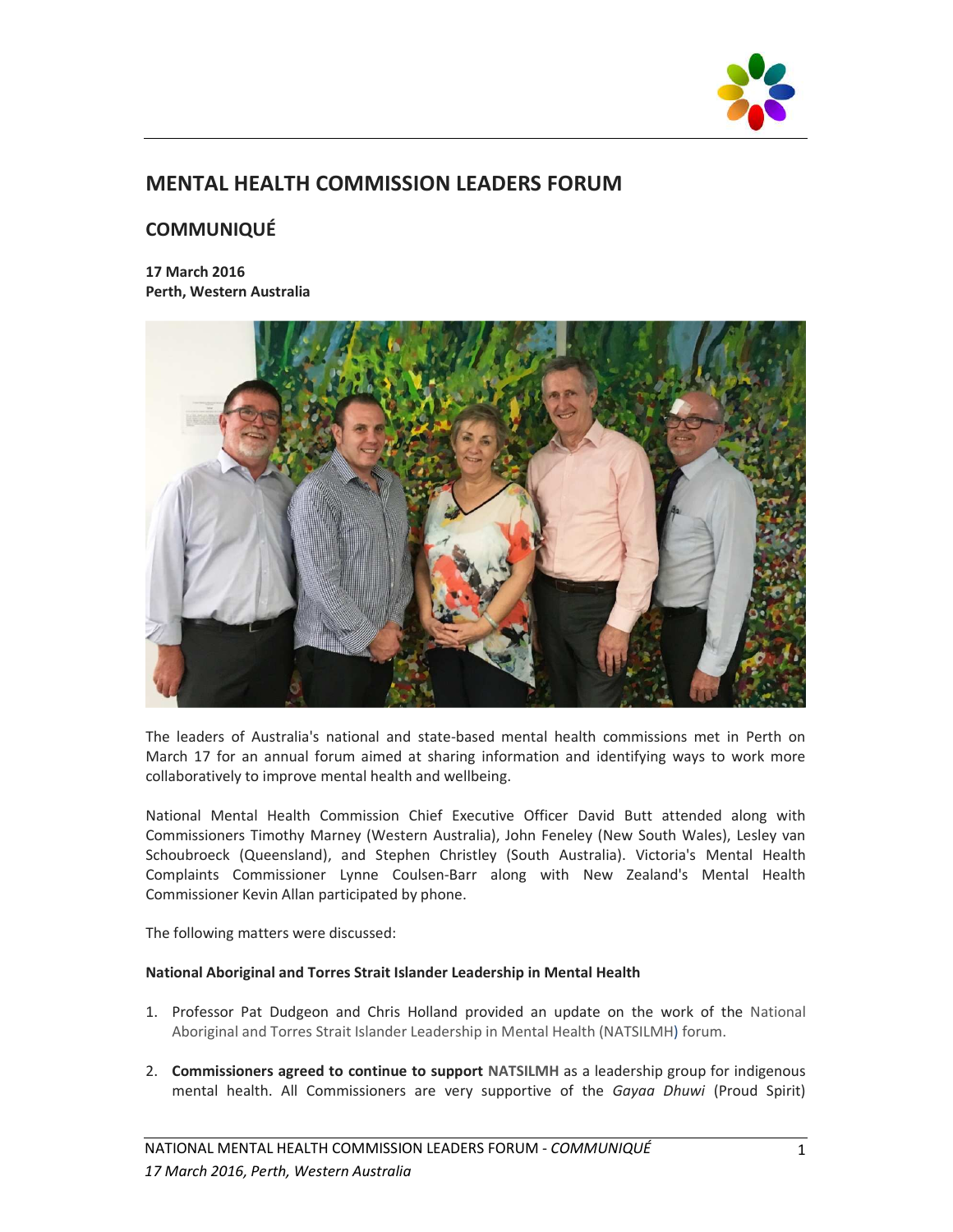

*Declaration* and look forward to receiving guidance from NATSILMH on practical ways to promote it.

- 3. Commissioners look forward to hearing a progress report from the Aboriginal and Torres Strait Islander Suicide Prevention Evaluation Project (ATSISPEP), including a critical response project being trialled in WA where a team goes into communities following a suicide. The **National Aboriginal and Torres Strait Islander Suicide Prevention Conference will be held in Alice Springs, 5-6 May**.
- 4. The NSW Mental Health Commission and NSW Health Ministry are co-hosting on behalf of Australia and New Zealand the **2017 International Initiative for Mental Health Leadership (IIMHL)** week-long Leadership Exchange. As part of this, knowledge exchange sessions, known as matches, will be held across Australia and New Zealand culminating in a two day **meeting in Sydney in February 2017**. It was agreed that the preferred approach is to provide an opportunity for exchange in each jurisdiction prior to the full meeting in Sydney. NATSILMH will advise for the NSW Commission on the host for the Indigenous exchange with both Western Australia and Queensland offering support.

## **National issues**

- 5. Commissioners discussed concerns about the way in which the **National Disability Insurance Scheme (NDIS)** will accommodate people with complex needs.
- 6. Commissioners agreed to write to the Federal Department of Health Secretary Martin Bowles regarding the **Multicultural Mental Health Australia (MHiMA)** project review to reinforce the need for a national entity and recommending that collaborative governance to provide advice to governments on policies and programs.
- 7. It was agreed that the Commissioners would recommend a secretariat model attached to an entity such as the NMHC, or hosted by a State body with links to jurisdictional and national policy agendas and with nationally-agreed governance as the immediate next step.
- 8. It was noted that the due date for the **5 th National Mental Health Plan** is now June 2016 and with the abolition of Australian Suicide Prevention Advisory Council (ASPAC), the NMHC will provide advice to the Minister on suicide prevention initiatives.
- 9. All States commented on their positive working relationships with the **Primary Health Networks** and anticipate collaboration on a range of matters, including suicide prevention, as the Networks become established.
- 10. Commissioners noted a number of projects focusing on **mental health and work** with New South Wales and Queensland both accessing the expertise of Tony Coggins from the Maudsley Institute. Western Australia is developing a "mentally healthy workplace standard" with the WA Chamber of Commerce and Industry.
- 11. Physical health and mental health remain important issues for all jurisdictions. Commissioners look forward to the statement that is now being finalised for consideration by the Safety and Quality Partnership Standing Committee (SQPSC).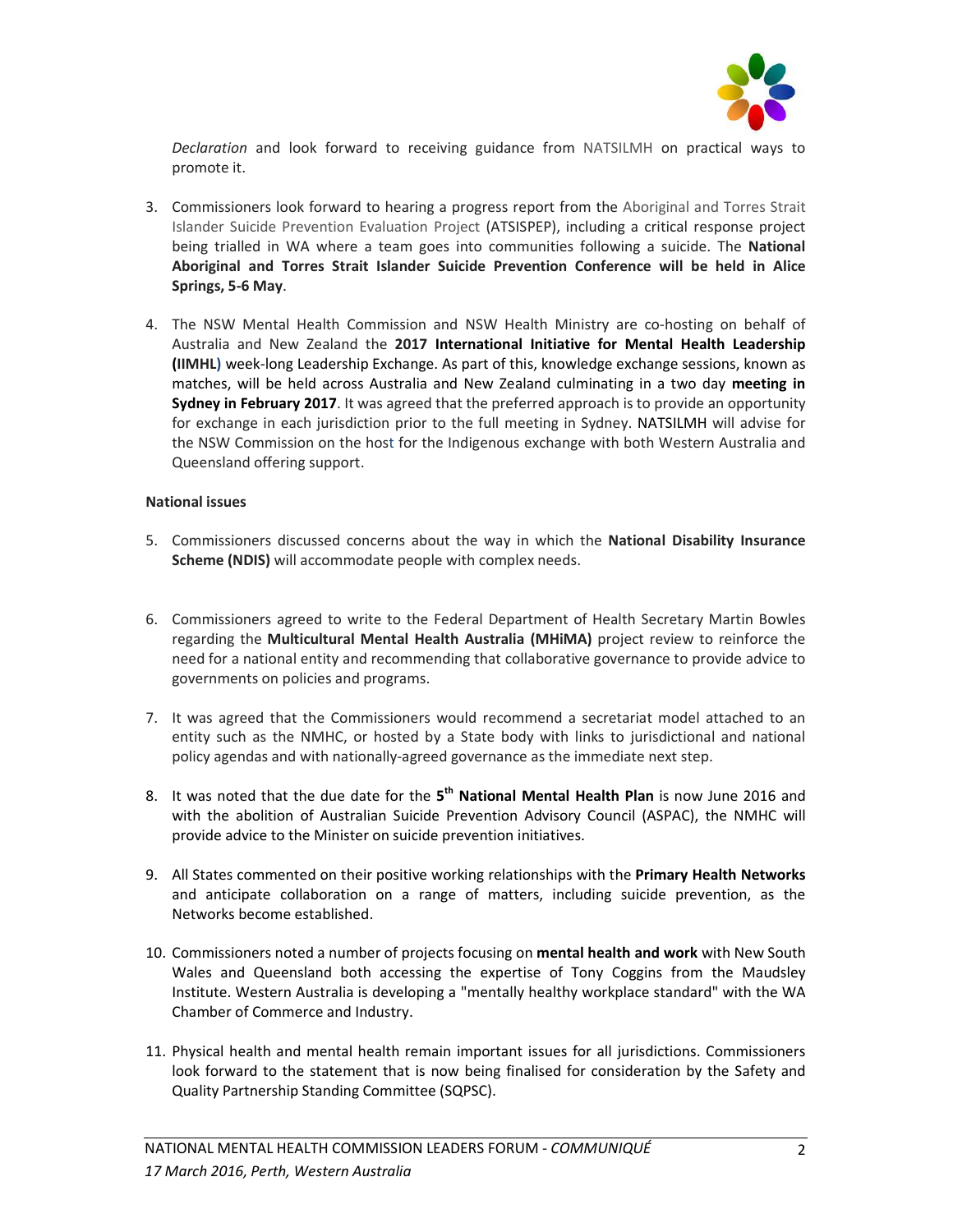

## **Consumers, families and carers**

- 12. Commissioners noted that funding for Mental Health Australia (MHA) to develop a national mental health consumer and carer organisation representatives has not progressed.
- 13. QMHC is currently finalising a project on best practice principles for engagement and will share this with other jurisdictions.
- 14. NSWMHC has developed a Peer Work Guide, to be released by June, and is working on development of an overarching lived experience framework.
- 15. Commissioners agreed to provide input to a paper being developed by QMHC that illustrates the different approaches to human rights protection across jurisdictions.

#### **Alcohol & Drugs**

16. It was noted that only Qld, WA and NZ's Mental Health Commissions have Alcohol and Drugs in their remit. Furthermore, NSW has moved system management for Alcohol and Drugs out of mental health into the wider health system.

#### **State updates**

Commissioners provided the following brief updates:

#### *New South Wales:*

- 17. Established and co-chairing with NSW Health Ministry a state Suicide Prevention Forum and will promote *Communities Matter* for rural and remote communities to implement suicide prevention initiatives in small towns and local communities.
- 18. Published a Medication and Mental Illness report supported by lived experience and clinician videos and will be publishing a Mental Health and Physical Health guide in April as well as a "Living Well in Later Life" guide in April/ May.

## *Western Australia:*

19. The MHC will launch an online services directory in May, in conjunction with the implementation of a new social media strategy. The directory is based on the National Health Services Directory initially. This will be augmented later in the year following the completion of a state-wide project to map all mental health and drug and alcohol services, which is being undertaken in partnership with the WA Primary Health Alliance.

## *South Australia:*

20. Commissioner appointment imminent, with a Commission budget of around \$2M and staff of 6- 10 people.